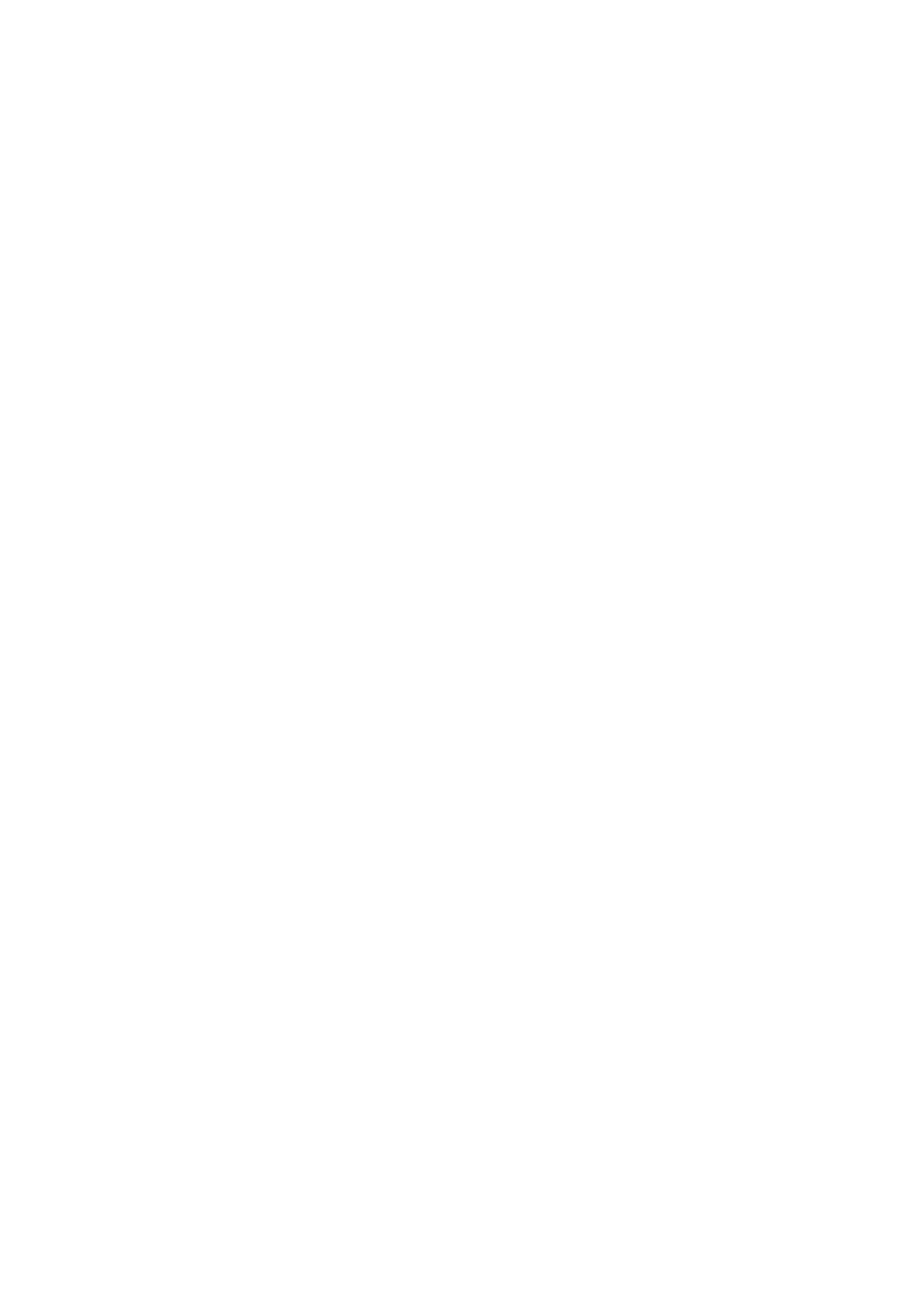

## **Spring Loaded Regulators**

|                       |           |                        |           |           |                   |                   | outlet                  | Nominal Bore -<br>passage (mm) |                    |                         | Outlet Pressures<br>(bar) |                  |                              | Maximum Inlet Pressure (bar) - Liquids |                    |                  | Data Sheet                                  |
|-----------------------|-----------|------------------------|-----------|-----------|-------------------|-------------------|-------------------------|--------------------------------|--------------------|-------------------------|---------------------------|------------------|------------------------------|----------------------------------------|--------------------|------------------|---------------------------------------------|
| Type number           | Balanced  | O <sub>2</sub> Service | Soft Seat | Hard Seat | Clean Gas Service | Ultra High Purity | op to 6                 | ဖ<br>Over                      | Port Sizes         | up to 10                | 10 to 100                 | over 100         | Maximum Inlet Pressure (bar) | $\frac{1}{2}$                          | Inline connections | Manifold mounted |                                             |
| 28/15 series          |           | $\circ$                | $\bullet$ | $\circ$   |                   |                   | 5                       |                                | G3/8,<br>3/8NPT    |                         | 58                        | 241, 414,<br>655 | 465                          | 690                                    | $\bullet$          |                  | Series 28 Industrial                        |
| 28/20 series          | $\bullet$ | $\circ$                | $\bullet$ | $\circ$   |                   |                   |                         | $\overline{7}$                 | $G1/2$ ,<br>1/2NPT |                         | 58                        | 241, 414         | 465                          | 690                                    | $\bullet$          |                  | Spring Loaded<br><b>Pressure Regulators</b> |
| 28/41 series          |           | $\circ$                | $\bullet$ | $\bullet$ |                   |                   | $\overline{4}$          |                                | G1/4               |                         | 58                        |                  | 465                          |                                        |                    | $\bullet$        |                                             |
| L15 series            |           | $\circ$                | $\bullet$ |           |                   |                   | $\overline{2}$          |                                | G3/8               | 1.7                     | 10, 24,<br>52,69          | 103              | 248                          |                                        | $\bullet$          |                  |                                             |
| G15 series            |           | $\circ$                | $\bullet$ |           |                   |                   | $\overline{2}$          |                                | G3/8               |                         | 14, 24,<br>52             | 103, 170,<br>276 | 310                          |                                        | $\bullet$          |                  | <b>Precision Regulators</b>                 |
| G20 series            | $\bullet$ | $\circ$                | $\bullet$ |           |                   |                   |                         | 11                             | G1/2               | 1.7                     | 10, 20,<br>35, 55         | 103, 170,<br>241 | 310                          |                                        | $\bullet$          |                  |                                             |
| L <sub>3</sub> series |           | $\circ$                | $\bullet$ |           |                   |                   | 5                       |                                | G1/4               | 0.7, 7                  | 10                        |                  | 21                           |                                        | $\bullet$          |                  | Low Pressure<br>Regulators                  |
| GLD45                 | $\bullet$ | $\circ$                | $\bullet$ |           |                   |                   |                         | 17.5                           | G3/4               | 5                       |                           |                  | 35                           |                                        | $\bullet$          |                  | <b>High Flow</b>                            |
| GLD44                 | $\bullet$ | $\circ$                | $\bullet$ |           |                   |                   |                         | 13.5                           | 3/4NPT             |                         | 21, 41                    | 103              | 310                          |                                        | $\bullet$          |                  | Regulators                                  |
| HP/UHP100T            |           | $\bullet$              | $\bullet$ |           | $\bullet$         | $\circ$           | $\overline{4}$          |                                | 1/4NPT             | 1.7,<br>3.4, 7          | 10                        |                  | 207                          |                                        | $\bullet$          |                  |                                             |
| <b>HP/UHP1100</b>     |           | $\bullet$              | $\bullet$ |           | $\bullet$         | $\circ$           |                         | 9                              | 3/8NPT             | 0.7.<br>1.7,<br>3.4, 7  | 14, 20                    |                  | 310                          |                                        | $\bullet$          |                  |                                             |
| <b>HP/UHP1400</b>     |           | $\bullet$              | $\bullet$ |           | $\bullet$         | $\circ$           | 6                       |                                | 1/4NPT             | 2.1<br>(abs)            |                           |                  | 10                           |                                        | $\bullet$          |                  | <b>Clean Gas</b><br>Regulators              |
| <b>HP/UHP1550</b>     |           | $\bullet$              | $\bullet$ |           | $\bullet$         | $\circ$           | 6                       |                                | $1/4$ NPT          | 2, 5,<br>$\overline{7}$ | 10, 20                    |                  | 376                          |                                        | $\bullet$          |                  |                                             |
| <b>UHP1600</b>        |           | $\bullet$              | $\bullet$ |           |                   | $\bullet$         | $\overline{\mathbf{4}}$ |                                | 1/4NPT             | 2, 7                    | 17                        |                  | 218                          |                                        | $\bullet$          |                  |                                             |
| <b>HP/UHP1700</b>     |           | $\bullet$              | $\bullet$ |           | $\bullet$         | $\circ$           | $6\phantom{1}$          |                                | 1/4NPT             | 2, 5                    | 10                        |                  | 376                          |                                        | $\bullet$          |                  |                                             |
| CFPR1                 | $\bullet$ |                        | $\bullet$ |           |                   | $\bullet$         |                         | 10                             | 1/2VCR             |                         | 25                        | 100, 280         | 320                          | 690                                    | $\bullet$          |                  | Clean Gas High flow<br>regulators           |

● Standard

○ Optional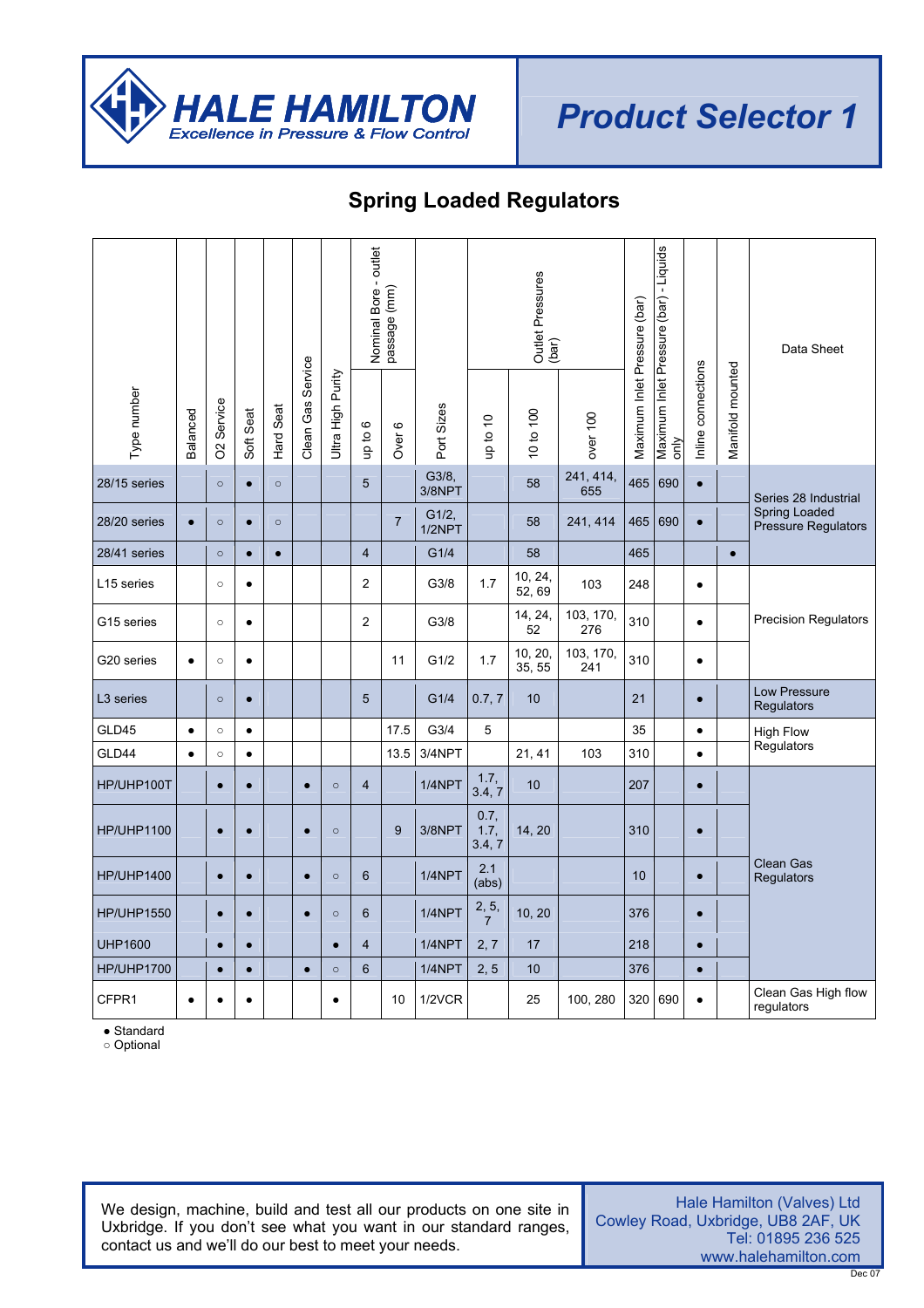

### **Dome Loaded and Proportional Regulators**

|                 |           |              |                        |           |           |                | Nominal Bore - outlet<br>passage (mm) |                    |                         |           | Outlet Pressures<br>(bar) | Maximum Inlet Pressure (bar) | Maximum Inlet Pressure (bar) - Liquids<br>only | Data Sheet                                                  |
|-----------------|-----------|--------------|------------------------|-----------|-----------|----------------|---------------------------------------|--------------------|-------------------------|-----------|---------------------------|------------------------------|------------------------------------------------|-------------------------------------------------------------|
| Type number     | Balanced  | Proportional | O <sub>2</sub> Service | Soft Seat | Hard Seat | up to 10       | 10 to 20                              | over <sub>20</sub> | Port Sizes              | up to 100 | over 100                  |                              |                                                |                                                             |
| Midget          |           |              | $\circ$                | $\bullet$ |           | 5              |                                       |                    | G1/4                    |           | 138                       | 310                          |                                                | Miniature Dome Loaded Pressure Regulator<br>(Midget Series) |
| RL <sub>1</sub> |           |              | $\circ$                | $\bullet$ |           | 8              |                                       |                    | G3/8                    | 65        |                           | 69                           |                                                |                                                             |
| RL <sub>2</sub> |           |              | $\circ$                | ٠         |           | 9              |                                       |                    | G1/2                    | 65        |                           | 69                           |                                                |                                                             |
| RL <sub>3</sub> |           |              | $\circ$                | $\bullet$ |           |                | 14                                    |                    | G <sub>1</sub>          | 65        |                           | 69                           |                                                | RL Series Low Pressure Dome Loaded Pressure                 |
| RL4             |           |              | $\circ$                | $\bullet$ |           |                | 19                                    |                    | G1.5                    | 65        |                           | 69                           |                                                | Regulators                                                  |
| RL <sub>5</sub> |           |              | $\circ$                | $\bullet$ |           |                |                                       | 25                 | G <sub>2</sub>          | 65        |                           | 69                           |                                                |                                                             |
| RL <sub>6</sub> |           |              | $\circ$                | $\bullet$ |           |                |                                       | 51                 | G <sub>3</sub>          | 31        |                           | 35                           |                                                |                                                             |
| RH <sub>2</sub> |           |              | $\circ$                | $\bullet$ | $\circ$   | $\frac{6}{9}$  |                                       |                    | G <sub>1</sub>          |           | 241                       | 310                          |                                                |                                                             |
| RH <sub>3</sub> |           |              | $\circ$                | $\bullet$ | $\circ$   | 9              | 13,<br>19                             | 25                 | G1.5                    |           | 171                       | 310                          |                                                | RH Series Dome Loaded Pressure Regulators                   |
| RH <sub>4</sub> |           |              | $\circ$                | $\bullet$ | $\circ$   | 9              | 13,<br>19                             | 25,<br>38          | G1.5,<br>G <sub>2</sub> |           | 103                       | 310                          |                                                |                                                             |
| <b>RH20</b>     | $\bullet$ |              | $\circ$                | $\bullet$ | $\circ$   | 9              |                                       |                    | G <sub>1</sub>          | 31        | 241, 138                  | 310                          |                                                |                                                             |
| <b>RH30</b>     | $\bullet$ |              | $\circ$                | $\bullet$ | $\circ$   |                | 19                                    |                    | G1.5                    | 51        | 172                       | 310                          |                                                | RH Series Balanced Dome Loaded Pressure<br>Regulators       |
| <b>RH40</b>     | $\bullet$ |              | $\circ$                | $\bullet$ | $\circ$   |                |                                       | 32                 | G <sub>2</sub>          | 90,<br>34 |                           | 276                          |                                                |                                                             |
| RH <sub>7</sub> |           | $\bullet$    | $\circ$                | $\bullet$ | $\circ$   | $\overline{2}$ |                                       |                    | G3/8                    | 90        | 140, 240,<br>300, 400     | 465                          | 690                                            |                                                             |
| <b>RH11</b>     | $\bullet$ | $\bullet$    | $\circ$                | $\bullet$ | $\circ$   | $\overline{7}$ |                                       |                    | G1/2                    | 90        | 140, 240,<br>300, 400     | 465                          | 690                                            | RH Series Proportional Pressure Regulators                  |
| <b>RH15</b>     | $\bullet$ | $\bullet$    |                        | $\bullet$ |           |                | 12                                    |                    | G1/2                    | 50        |                           | 300                          |                                                |                                                             |
| RH <sub>5</sub> | $\bullet$ | $\bullet$    | $\bullet$              | $\bullet$ | $\circ$   |                | 12                                    |                    | $2-$<br><b>12UN</b>     |           | 250                       | 420                          |                                                |                                                             |
| <b>RH17</b>     | $\bullet$ | $\bullet$    |                        |           |           |                | $20\,$                                |                    | G <sub>1</sub>          | $50\,$    |                           | 300                          |                                                |                                                             |

● Standard

○ Optional

We design, machine, build and test all our products on one site in Uxbridge. If you don't see what you want in our standard ranges, contact us and we'll do our best to meet your needs.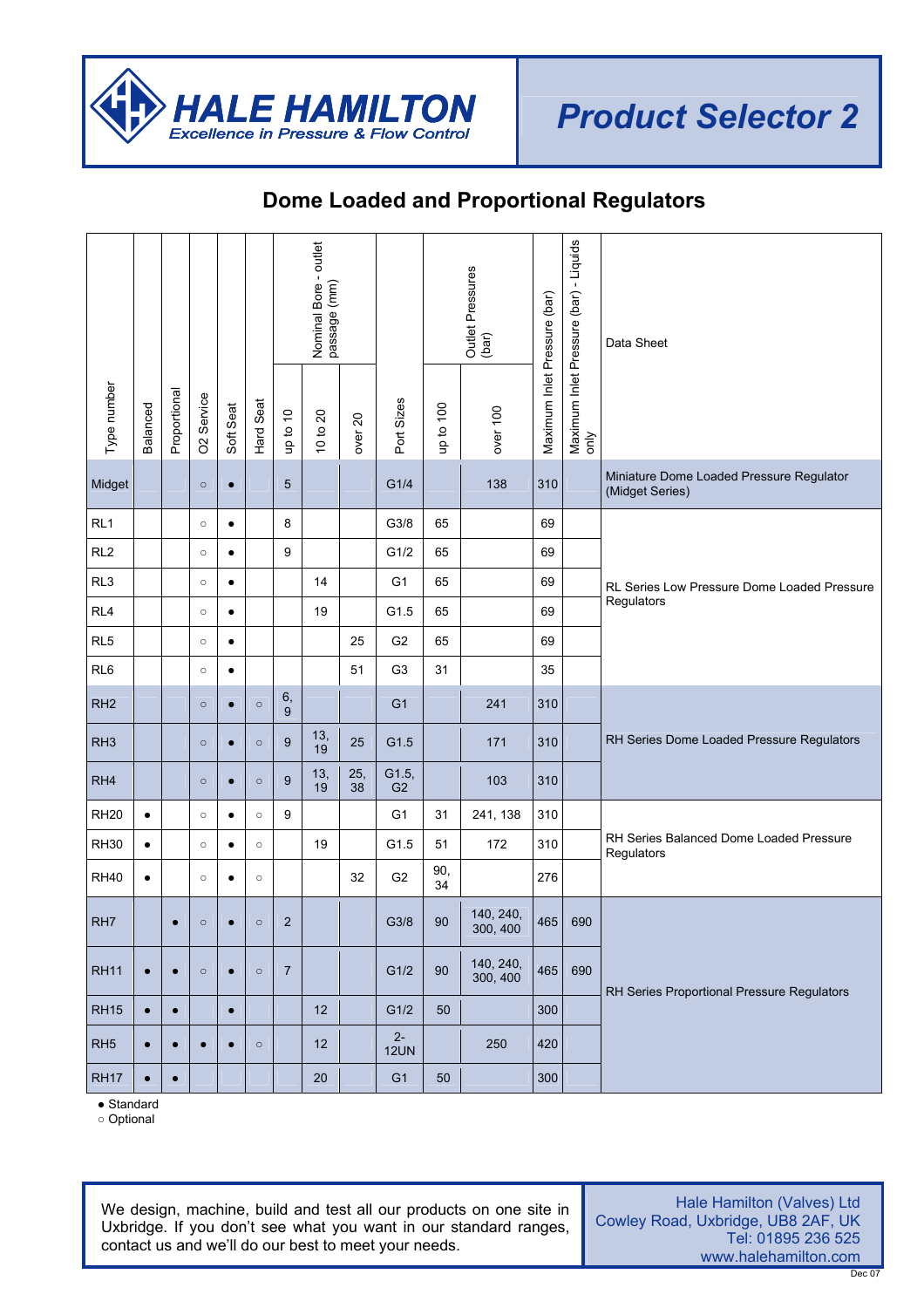

### **Back Pressure Maintaining Valves**

|                 |               |             |              |                        |           |           |                   |                   | Nominal Bore (mm) |         |                |            | Maximum Set<br>Pressure MSP (bar) |             |                              |                    |           | Data Sheet                                                       |
|-----------------|---------------|-------------|--------------|------------------------|-----------|-----------|-------------------|-------------------|-------------------|---------|----------------|------------|-----------------------------------|-------------|------------------------------|--------------------|-----------|------------------------------------------------------------------|
| Type number     | Spring Loaded | Dome Loaded | Proportional | O <sub>2</sub> Service | Soft Seat | Hard Seat | Clean Gas Service | Ultra High Purity | up to 10          | over 10 | Port Sizes     | up to 10   | 10 to 100                         | over 100    | Maximum Inlet Pressure (bar) | Inline connections | Insert    |                                                                  |
| 28/17<br>Series | $\bullet$     |             |              | $\circ$                | $\bullet$ | $\circ$   |                   |                   | 5                 |         |                | 10         | 15,<br>70                         | 138,<br>396 | 414                          | $\bullet$          |           | Series 28 Industrial Spring Loaded<br><b>Pressure Regulators</b> |
| L17             | $\bullet$     |             |              | $\circ$                | $\bullet$ |           |                   |                   | 5                 |         | G3/8           | 1.7,<br>10 | 24,<br>52                         | 103         | 1.2x<br><b>MSP</b>           | $\bullet$          |           | <b>Precision Regulators</b>                                      |
| G18             | $\bullet$     |             |              | $\circ$                | $\bullet$ |           |                   |                   | 5                 |         | G3/4           |            |                                   | 166,<br>241 | 1.2x<br><b>MSP</b>           | $\bullet$          |           |                                                                  |
| <b>VIC55</b>    | $\bullet$     |             |              |                        | $\bullet$ |           |                   |                   |                   | 12      |                |            |                                   | 250         | 400                          |                    | $\bullet$ | CNG Manifold BPMV Cartridge                                      |
| <b>VIC56</b>    | $\bullet$     |             |              |                        | $\bullet$ |           |                   |                   |                   | 19      |                |            |                                   | 250         | 400                          |                    | $\bullet$ |                                                                  |
| <b>HP50</b>     | $\bullet$     |             |              | $\circ$                | $\bullet$ |           | $\bullet$         |                   | 5                 |         | 1/4NPT         | 2, 7       | 17                                |             | 17                           | $\bullet$          |           | Clean Gas Regulators                                             |
| CFPM1           | $\bullet$     |             |              | $\circ$                | $\bullet$ |           |                   | $\bullet$         |                   | 10      | 1/2VCR         | 2.5,<br>10 |                                   | 100.<br>250 | 320                          | $\bullet$          |           | Clean Gas High flow regulators                                   |
| DR4             |               | $\bullet$   |              | $\circ$                | $\bullet$ | $\circ$   |                   |                   | 6                 |         | G1/2           |            |                                   | 138,<br>414 | 1x<br><b>MSP</b>             | $\bullet$          |           |                                                                  |
| DR <sub>2</sub> |               | $\bullet$   |              | $\circ$                | $\bullet$ | $\circ$   |                   |                   | 8                 |         | G1/2           |            | 35                                |             | 1 x<br><b>MSP</b>            | $\bullet$          |           |                                                                  |
| DR <sub>1</sub> |               | $\bullet$   |              | $\circ$                | $\bullet$ | $\circ$   |                   |                   |                   | 25      | G1.5           |            | 69                                |             | 1 x<br><b>MSP</b>            | $\bullet$          |           |                                                                  |
| DR <sub>3</sub> |               | $\bullet$   |              | $\circ$                | $\bullet$ | $\circ$   |                   |                   |                   | 51      | G <sub>3</sub> |            | 35                                |             | 1x<br><b>MSP</b>             | $\bullet$          |           | DR Series Dome Loaded Back<br><b>Pressure Regulators</b>         |
| DR <sub>5</sub> |               | $\bullet$   |              | $\circ$                | $\bullet$ | $\circ$   |                   |                   |                   | 63      | G <sub>3</sub> |            | 35                                |             | 1 x<br><b>MSP</b>            | $\bullet$          |           |                                                                  |
| <b>DR30</b>     |               | $\bullet$   | $\bullet$    | $\circ$                | $\bullet$ | $\circ$   |                   |                   | 5                 |         | G3/8           |            | 60                                | 248,<br>414 | 465                          | $\bullet$          |           |                                                                  |
| <b>DR28</b>     |               | $\bullet$   | $\bullet$    | $\circ$                | $\bullet$ | $\circ$   |                   |                   |                   | 13      | G <sub>1</sub> |            |                                   | 100,<br>300 | 376                          | $\bullet$          |           |                                                                  |

● Standard

○ Optional

MSP = Maximum Set Pressure

We design, machine, build and test all our products on one site in Uxbridge. If you don't see what you want in our standard ranges, contact us and we'll do our best to meet your needs.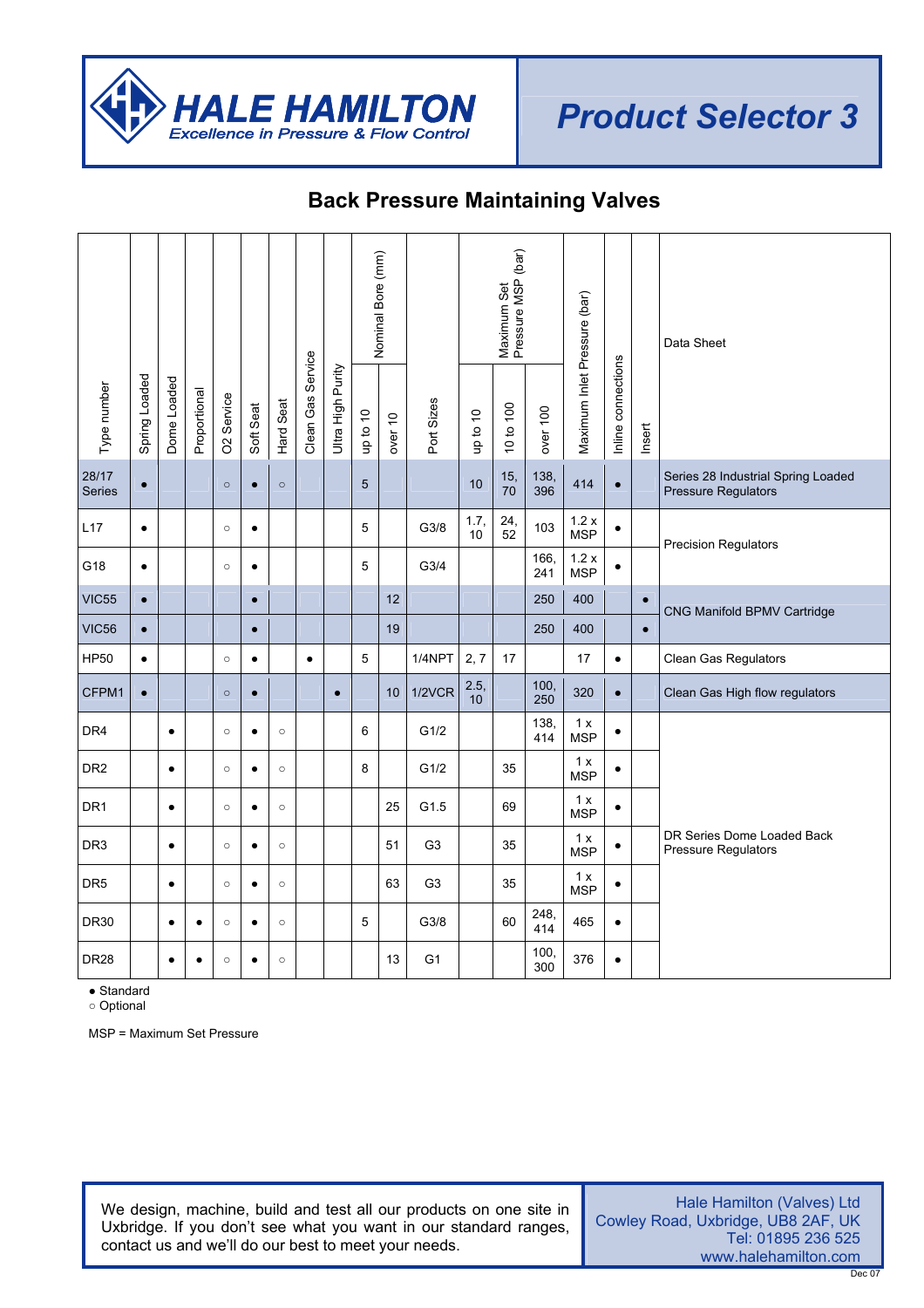

#### **Relief Valves**

| Type number         | Direct    | Differential | <b>O2</b> Service | Soft Seat | Hard Seat | Ultra High Purity | Nominal Bore (mm)<br>up to 10 | over 10 | Port Sizes       | up to 10       | 10 to 100          | Maximum Set<br>Pressures (bar)<br>100 to 250 | over 250    | Data Sheet                                   |
|---------------------|-----------|--------------|-------------------|-----------|-----------|-------------------|-------------------------------|---------|------------------|----------------|--------------------|----------------------------------------------|-------------|----------------------------------------------|
|                     |           |              |                   |           |           |                   |                               |         |                  |                |                    | 103,                                         | 103,        |                                              |
| <b>RV110</b>        | $\bullet$ |              | $\circ$           | $\bullet$ |           |                   | $\overline{4}$                |         | 1/4NPT           |                | 24, 57             | 155,<br>206                                  | 155,<br>206 |                                              |
| <b>RV14</b>         | $\bullet$ |              | $\circ$           | $\bullet$ | $\circ$   |                   | 5                             |         | G1/2             |                |                    |                                              | 379,<br>483 |                                              |
| <b>RV13</b>         | $\bullet$ |              | $\circ$           | $\bullet$ | $\circ$   |                   | $6\phantom{1}$                |         | G1/2             |                |                    |                                              | 276         | <b>RV Series Relief Valves</b>               |
| RV9/10              | $\bullet$ |              | $\circ$           | $\bullet$ |           |                   | 8                             |         | G1/4,<br>G3/8    | 3.4, 10        |                    |                                              |             |                                              |
| <b>RV105</b>        | $\bullet$ |              | $\circ$           | $\bullet$ |           |                   | 8                             |         | 1/2NPT           | 5, 7, 9        | 12                 |                                              |             |                                              |
| <b>RV12</b>         | $\bullet$ |              | $\circ$           | $\bullet$ | $\circ$   |                   | 9                             |         | G1/2             |                |                    | 103                                          |             |                                              |
| <b>RS</b><br>series |           | $\bullet$    | $\circ$           | $\bullet$ |           |                   | 9.5                           |         | G3/8,<br>3/8NPT  | $\overline{7}$ | 17,<br>34.5,<br>69 | 120,<br>172,<br>248                          | 310,<br>350 | RS Series Relief Valves                      |
| RVA <sub>14</sub>   |           | $\bullet$    | $\circ$           | $\bullet$ |           |                   | $6\phantom{1}6$               |         | G5/8             |                |                    | 103                                          | 310,<br>448 |                                              |
| <b>RVA12</b>        |           | $\bullet$    | $\circ$           | $\bullet$ |           |                   |                               | 11      | G3/4             |                |                    |                                              | 310         |                                              |
| <b>RVA15</b>        |           | $\bullet$    | $\circ$           | $\bullet$ |           |                   |                               | 11      | G <sub>1</sub>   |                |                    | 103,<br>241                                  | 448         | <b>RVA Series in-line Relief Valves</b>      |
| RVA11               |           | $\bullet$    | $\circ$           | $\bullet$ |           |                   |                               | 14      | G <sub>3/4</sub> |                |                    | 207                                          |             |                                              |
| RVA10               |           | $\bullet$    | $\circ$           | $\bullet$ |           |                   |                               | 19      | G3/4             | 3, 10          | 34,69              | 103                                          |             |                                              |
| LPR                 |           | $\bullet$    | $\circ$           | $\bullet$ |           |                   | 8                             |         | G3/8             | 0.35,<br>2, 4  |                    |                                              |             | <b>LPR Series Low Pressure Relief Valves</b> |
| <b>CFRVS</b>        |           | $\bullet$    | $\bullet$         | $\bullet$ |           | $\bullet$         | 10                            |         | 1/2VCR           |                | 12, 30             | 120                                          | 320         | <b>Clean Gas Relief Valves</b>               |
| <b>CFLRV</b>        |           | $\bullet$    | $\bullet$         | $\bullet$ |           | $\bullet$         | 6                             |         | <b>1/4VCR</b>    | 2, 5.5         |                    |                                              |             |                                              |

● Standard

○ Optional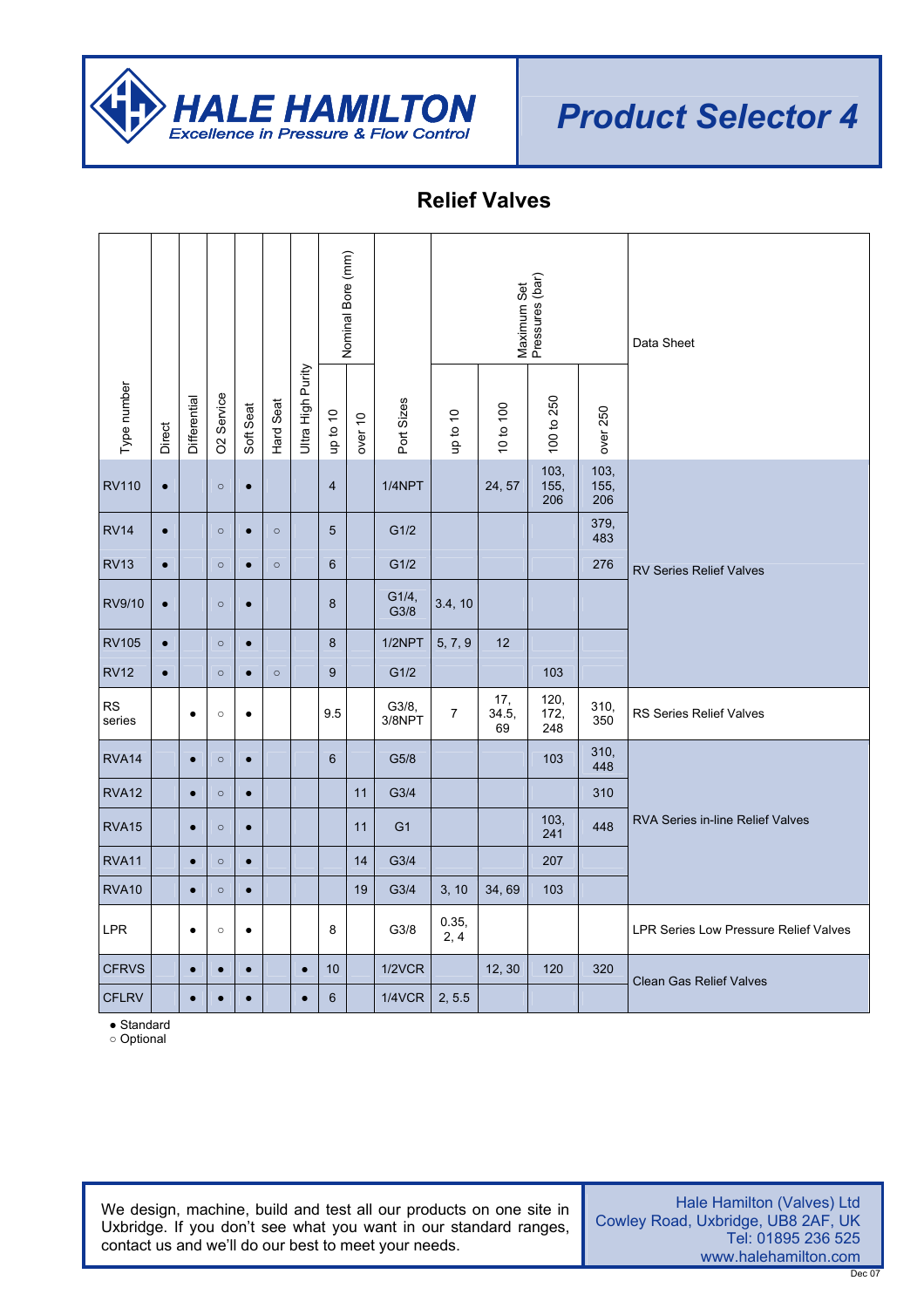

## **Stop Valves**

|                             |           |                        |           |           |                   |                   |                  | Pneumatic Actuation |               |                    |                | Nominal Bore (mm) |          |                    |                                | Maximum Working Pressure (bar) |                    |                  | Data Sheet                            |
|-----------------------------|-----------|------------------------|-----------|-----------|-------------------|-------------------|------------------|---------------------|---------------|--------------------|----------------|-------------------|----------|--------------------|--------------------------------|--------------------------------|--------------------|------------------|---------------------------------------|
| Type number                 | Balanced  | O <sub>2</sub> Service | Soft Seat | Hard Seat | Clean Gas Service | Ultra High Purity | Manual Actuation | $\gtrsim$           | $\frac{0}{2}$ | Proximity switches | op to 6        | 6 to 15           | 15 to 20 | over <sub>20</sub> | Port Sizes                     |                                | Inline connections | Manifold mounted |                                       |
| SVB11                       | $\bullet$ | $\bullet$              | $\bullet$ | $\circ$   | $\circ$           |                   | $\bullet$        |                     |               |                    | 5              |                   |          |                    | G1/4                           | 414                            | $\bullet$          |                  | <b>SVB Stop Valves</b>                |
| SV47 Series                 |           | $\bullet$              |           | $\bullet$ |                   |                   | $\bullet$        |                     |               |                    | 6              |                   |          |                    | G1/4,<br>1/4NPT                | 414                            | $\bullet$          |                  | SV47_60 Series Stop Valves            |
| SV60 Series                 |           | $\bullet$              | $\bullet$ | $\circ$   |                   |                   | $\bullet$        | ٠                   |               |                    |                | 12                |          |                    | G1/2,<br>1/2NPT                | 276                            | $\bullet$          |                  |                                       |
| SV130 Series                | $\bullet$ | $\bullet$              | $\circ$   | $\bullet$ |                   |                   | $\bullet$        |                     | $\bullet$     | $\circ$            |                | 12.5              | 16       | 20                 | 13/8,<br>25/16,<br>2 UNF       | 420                            | $\bullet$          |                  | SV130 Series Stop Valves              |
| N Series                    | $\bullet$ | $\circ$                | $\bullet$ | $\circ$   |                   |                   | $\bullet$        | $\circ$             |               |                    | 6              | 11                | 19       | 25                 | G5/8,<br>G1,<br>G1.5,<br>G1.75 | 310                            | $\bullet$          |                  | N series stop valves                  |
| <b>ASV145 Series</b>        |           | $\bullet$              |           | $\bullet$ |                   |                   |                  | $\bullet$           |               | $\circ$            | 6              |                   |          |                    | G1/4                           | 411                            | $\circ$            | $\bullet$        | <b>Manifold Stop Valves</b>           |
| <b>HP/UHP3600</b><br>Series |           | $\bullet$              | $\bullet$ |           | $\bullet$         | $\circ$           | $\bullet$        | $\bullet$           | $\bullet$     |                    | 5              |                   |          |                    | 1/4NPT                         | 241                            | $\bullet$          |                  | Clean Gas Diaphragm Stop<br>Valves    |
| <b>UHP605 Series</b>        |           | $\bullet$              | $\bullet$ |           |                   | $\bullet$         | $\bullet$        | $\bullet$           |               |                    | $\overline{4}$ |                   |          |                    | 1/2"<br>tube<br>stub           | 207                            | $\bullet$          |                  | Clean Gas in-line diaphragm<br>valves |
| HP2000 Series               |           | $\bullet$              |           | $\bullet$ | $\bullet$         |                   | $\bullet$        | $\bullet$           |               |                    | $\overline{4}$ | 8                 |          |                    | 1/4NPT                         | 400                            | $\bullet$          |                  | Clean gas sealed spindle stop         |
| HP2200 Series               | $\bullet$ | $\bullet$              |           | $\bullet$ | $\bullet$         |                   | $\bullet$        | $\bullet$           |               |                    |                | 12.5              |          |                    | 1/2NPT                         | 400                            | $\bullet$          |                  | valves                                |
| QA2                         |           | $\bullet$              | $\bullet$ |           |                   |                   | $\bullet$        |                     |               |                    | 5              |                   |          |                    | G1/4                           | 280                            | $\bullet$          |                  |                                       |
| <b>SRV50</b>                | $\bullet$ | $\bullet$              | $\bullet$ |           |                   |                   | $\bullet$        |                     |               |                    | 3              |                   |          |                    | G1/4,<br>G1/2                  | 280                            | $\bullet$          |                  | Special Purpose Stop Valves           |
| DV4                         |           |                        | $\bullet$ |           |                   |                   |                  |                     | $\bullet$     |                    |                |                   |          | 24                 | 1/2NPT                         | 31                             | $\bullet$          |                  | Gas Turbine Stop valves               |
| <b>ASV134</b>               |           |                        | $\bullet$ |           |                   |                   |                  | $\bullet$           |               |                    |                |                   | 19       |                    | 3/4NPT                         | 15                             | $\bullet$          |                  |                                       |

● Standard

○ Optional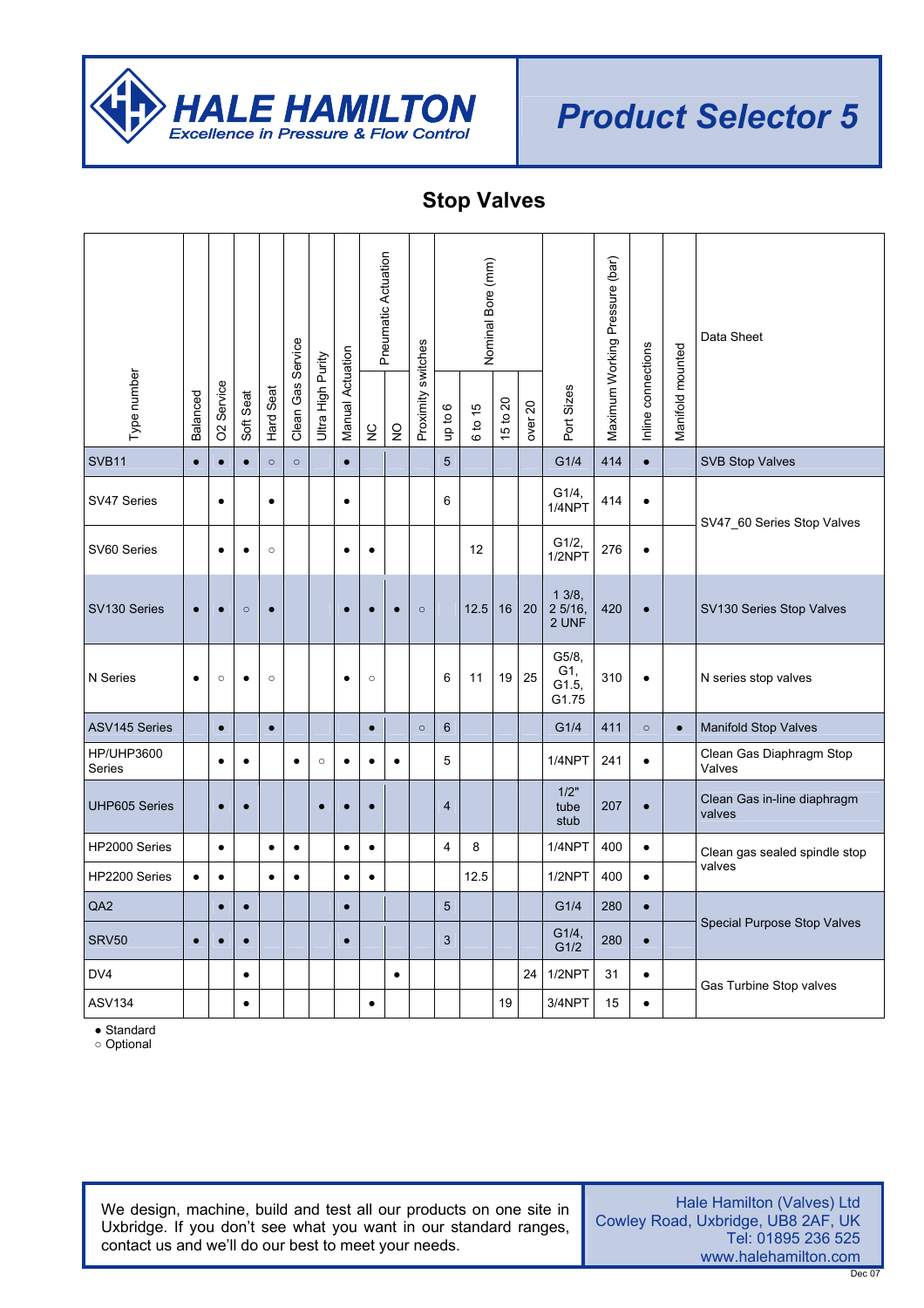

# **Non Return Valves**

|                   |                   |           |           |                   |                   |                           | Nominal Bore (mm) |                |                                    |                              |                    |           | Data Sheet                  |
|-------------------|-------------------|-----------|-----------|-------------------|-------------------|---------------------------|-------------------|----------------|------------------------------------|------------------------------|--------------------|-----------|-----------------------------|
| Type number       | <b>O2</b> Service | Soft Seat | Hard Seat | Clean Gas Service | Ultra High Purity | $\mathbf{\circ}$<br>up to | Over 6            | Port Sizes     | Cracking Pressure (bar)            | Maximum Inlet Pressure (bar) | Inline connections | Insert    |                             |
| NRS1              | $\circ$           | $\bullet$ |           |                   |                   | $6\phantom{1}$            |                   | G1/4           | 0.38                               | 414                          | $\bullet$          |           |                             |
| <b>NRS38</b>      | $\circ$           | $\bullet$ |           |                   |                   |                           | 9                 | G1/2           | 0.38                               | 414                          | $\bullet$          |           |                             |
| NRS2              | $\circ$           | $\bullet$ |           |                   |                   |                           | 12                | G1/2           | 0.18                               | 414                          | $\bullet$          |           |                             |
| <b>NR81</b>       | $\circ$           |           | $\bullet$ |                   |                   |                           | 12                | G5/8           | $\mathbf{1}$                       | 400                          | $\bullet$          |           | Non return valves           |
| <b>NR83</b>       | $\circ$           |           | $\bullet$ |                   |                   |                           | 16                | G1.25          | 0.3                                | 400                          | $\bullet$          |           |                             |
| <b>NR84</b>       | $\circ$           |           | $\bullet$ |                   |                   |                           | 16                | G <sub>1</sub> | 0.3                                | 285                          | $\bullet$          |           |                             |
| NRS3              | $\circ$           | $\bullet$ | $\circ$   |                   |                   |                           | 19                | G <sub>1</sub> | 0.28                               | 414                          | $\bullet$          |           |                             |
| NRS4              | $\circ$           | $\bullet$ | $\circ$   |                   |                   |                           | 25                | G1.25          | 0.2                                | 276                          | $\bullet$          |           |                             |
| <b>HP10</b>       | $\bullet$         | $\bullet$ |           | $\bullet$         |                   | 5                         |                   | 1/4NPT         | 0.02,<br>0.07, 0.7, 1.7,<br>3.5, 7 | 376                          | $\bullet$          |           | Clean Gas Non return Valves |
| UHP10             | $\bullet$         | $\bullet$ |           |                   | ٠                 | 5                         |                   | 1/4VCR         | 0.07,<br>0.7, 1.7                  | 376                          | $\bullet$          |           |                             |
| <b>VINRS13/16</b> |                   | $\bullet$ |           |                   |                   |                           | 12                |                |                                    | 400                          |                    | $\bullet$ |                             |
| VINRS16           |                   | $\bullet$ |           |                   |                   |                           | 12                |                |                                    | 400                          |                    | $\bullet$ | CNG Manifold NRV Cartridge  |
| VINRS18           |                   | $\bullet$ |           |                   |                   |                           | 19                |                |                                    | 400                          |                    | $\bullet$ |                             |

● Standard

○ Optional

We design, machine, build and test all our products on one site in Uxbridge. If you don't see what you want in our standard ranges, contact us and we'll do our best to meet your needs.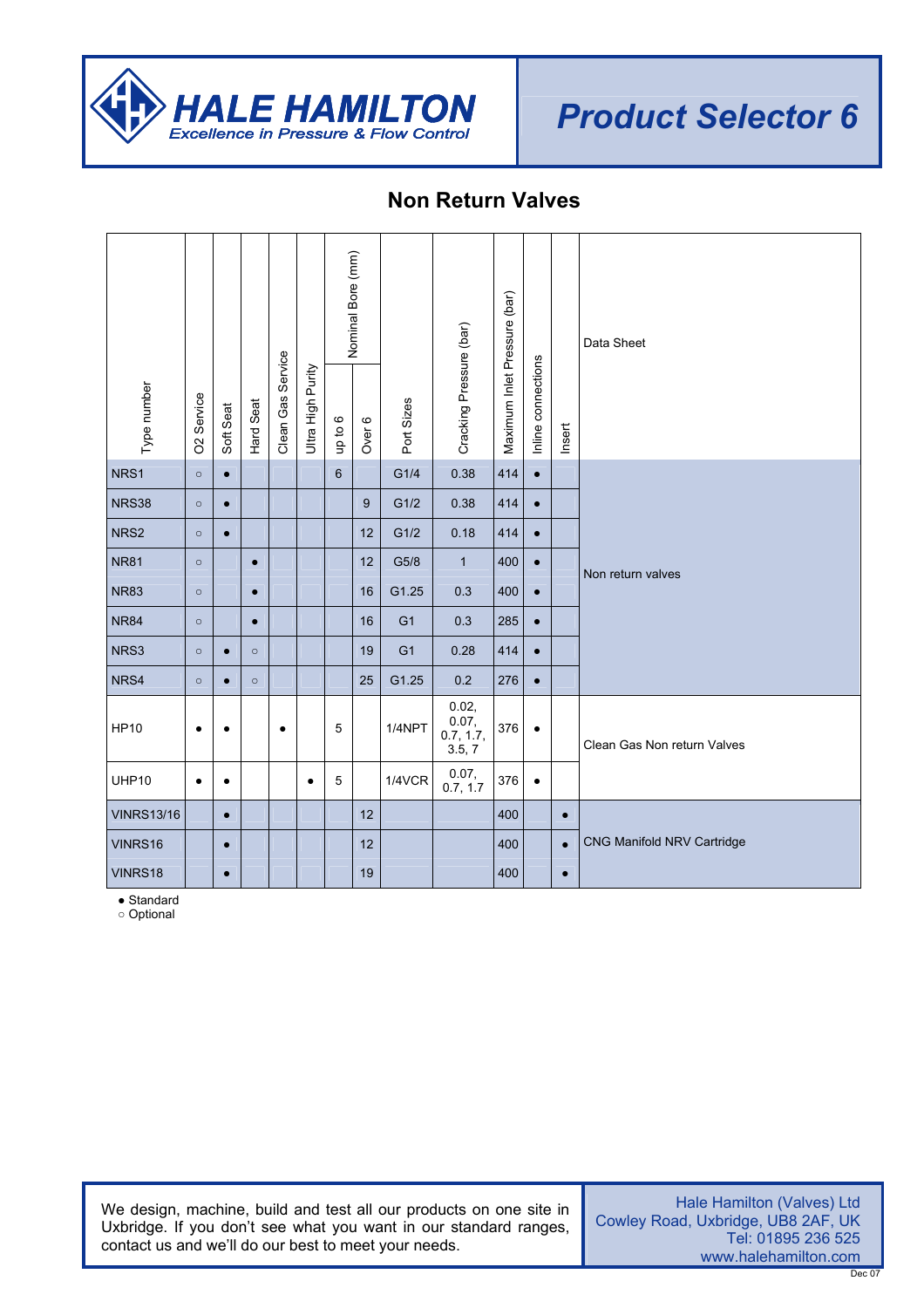

#### **Solenoid Valves**

|              |                  |                   |           |           |           | Configuration |           |               |                 |                        |                           | Nominal Bore (mm) |                | Maximum Working Pressure (bar) | Data Sheet                    |
|--------------|------------------|-------------------|-----------|-----------|-----------|---------------|-----------|---------------|-----------------|------------------------|---------------------------|-------------------|----------------|--------------------------------|-------------------------------|
| Type number  | Direct operation | Piloted operation | Soft Seat | Hard Seat | 2 port NC | 2 port NO     | 3 port    | Standard Coil | High Power Coil | O <sub>2</sub> Service | $\mathbf{\circ}$<br>up to | over 6            | Port Sizes     |                                |                               |
| MV8          | $\bullet$        |                   | $\bullet$ |           |           | $\bullet$     |           | $\bullet$     |                 | $\circ$                | 3                         |                   | G1/4           | 138                            |                               |
| <b>MV16</b>  | $\bullet$        |                   | $\bullet$ |           | $\bullet$ |               |           | $\bullet$     |                 | $\circ$                | 3                         |                   | G1/4           | 138                            |                               |
| <b>MV17</b>  | $\bullet$        |                   | $\bullet$ |           |           |               | $\bullet$ | $\bullet$     |                 | $\circ$                | 3                         |                   | G1/4           | 138                            |                               |
| <b>MV37</b>  | $\bullet$        |                   | $\bullet$ | $\circ$   |           |               | $\bullet$ |               | $\bullet$       | $\circ$                | 3                         |                   | G1/4           | 414                            |                               |
| <b>MV14</b>  | $\bullet$        |                   | $\bullet$ |           | $\bullet$ |               |           | $\bullet$     |                 | $\circ$                | 5                         |                   | G1/4           | 207                            | Solenoid Valves Direct Acting |
| <b>MV14</b>  | $\bullet$        |                   | $\bullet$ |           | $\bullet$ |               |           |               | $\bullet$       | $\circ$                | 5                         |                   | G1/4           | 310                            |                               |
| <b>MV64</b>  | $\bullet$        |                   | $\bullet$ |           |           | $\bullet$     |           |               | $\bullet$       | $\circ$                | 5                         |                   | G1/4           | 276                            |                               |
| <b>MV47</b>  | $\bullet$        |                   | $\bullet$ | $\circ$   |           |               | $\bullet$ |               | $\bullet$       | $\circ$                | 6                         |                   | G3/8           | 207                            |                               |
| <b>MV122</b> | $\bullet$        |                   | $\bullet$ |           |           |               | $\bullet$ | $\bullet$     |                 | $\circ$                | $\overline{2}$            |                   | 1/4NPT         | 690                            |                               |
| MV160        | $\bullet$        |                   | $\bullet$ |           | $\bullet$ |               |           |               |                 | $\circ$                | 0.8                       |                   | G1/4           | 300                            | Solenoid Valves Miniature     |
| MV3          |                  | $\bullet$         | $\bullet$ |           |           |               | $\bullet$ | $\bullet$     |                 | $\circ$                | 6                         |                   | G1/4           | 276                            |                               |
| <b>MV115</b> |                  | $\bullet$         | $\bullet$ |           |           |               | $\bullet$ | $\bullet$     |                 | $\circ$                |                           | 8                 | 3/8NPT         | 700                            |                               |
| <b>MV21</b>  |                  | $\bullet$         | $\bullet$ |           | $\bullet$ |               |           | $\bullet$     |                 | $\circ$                |                           | 12                | G1/2           | 276                            | Solenoid Valves Piloted       |
| <b>MV11</b>  |                  | $\bullet$         | $\bullet$ |           |           |               | $\bullet$ | $\bullet$     |                 | $\circ$                |                           | 12                | G1/2           | 276                            |                               |
| <b>MV22</b>  |                  | $\bullet$         | $\bullet$ |           | $\bullet$ |               |           | $\bullet$     |                 | $\circ$                |                           | 25                | G <sub>1</sub> | 276                            |                               |
| MVA          |                  | $\bullet$         | $\bullet$ |           |           |               | $\bullet$ | $\bullet$     |                 | $\circ$                |                           | 25                | G <sub>1</sub> | 276                            |                               |

● Standard

○ Optional

We design, machine, build and test all our products on one site in Uxbridge. If you don't see what you want in our standard ranges, contact us and we'll do our best to meet your needs.